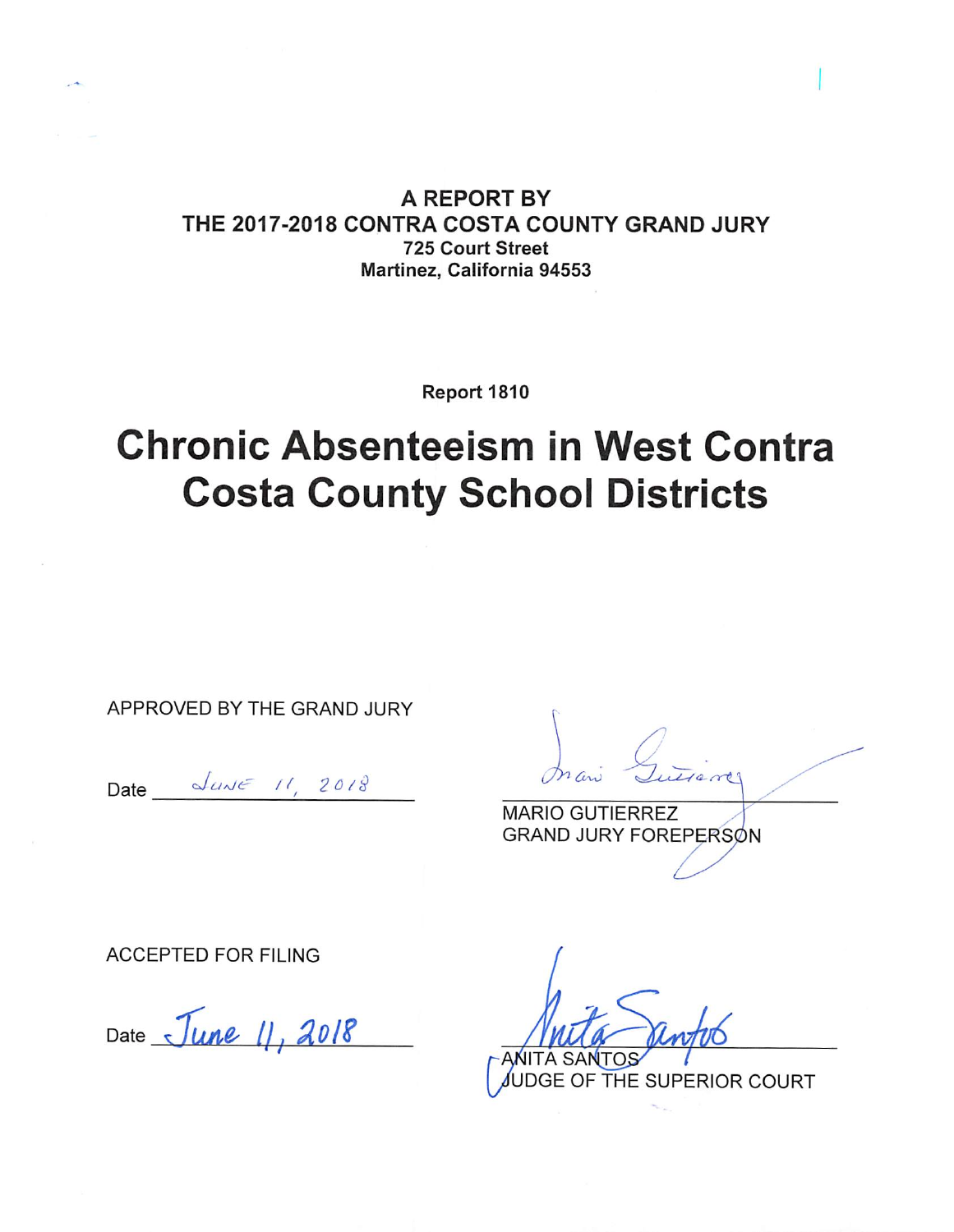Contact: Mario Gutierrez Foreperson 925-389-1556

Contra Costa County Grand Jury Report 1810

## **Chronic Absenteeism in West Contra Costa County School Districts**

### **TO: Contra Costa County Superintendent of Schools, Governing Board of West Contra Costa Unified School District, Governing Board of John Swett Unified School District**

### **SUMMARY**

California is one of seven states that funds schools based on Average Daily Attendance (ADA) rates. ADA rates are calculated by dividing the total number of days students attended by the number of instructional days in a regular school year. School districts receive State funding proportionally based on daily attendance data. As an example, a school district with a 95% ADA and a projected annual budget of \$300 million would receive only \$285 million, having been reduced by 5% due to their ADA rate.

In the past, school districts in California developed policies and procedures to improve attendance with policies focused on ADA and truancy. National and State education officials have expanded their focus to include chronic absenteeism. They believe this is a more accurate way to measure attendance because it takes into account all types of absences, including excused, unexcused, and suspensions. Students become chronic absentees if they are absent for 10% or more of the school days in the school year.

In December 2017, the California Department of Education (CDE) released the California School Data Dashboard (Dashboard). This tool provides districts and schools information about school attendance at the county, district, and school levels. Through the Dashboard, chronic absenteeism data is now available for all districts and schools in the State.

According to the Office of Attorney General (OAG) *In School + On Track* reports, chronic absenteeism rates are high among communities of low-income and of color. One of the most economically and racially diverse populations of Contra Costa County (County) is in West County. The Contra Costa County Civil Grand Jury (Grand Jury)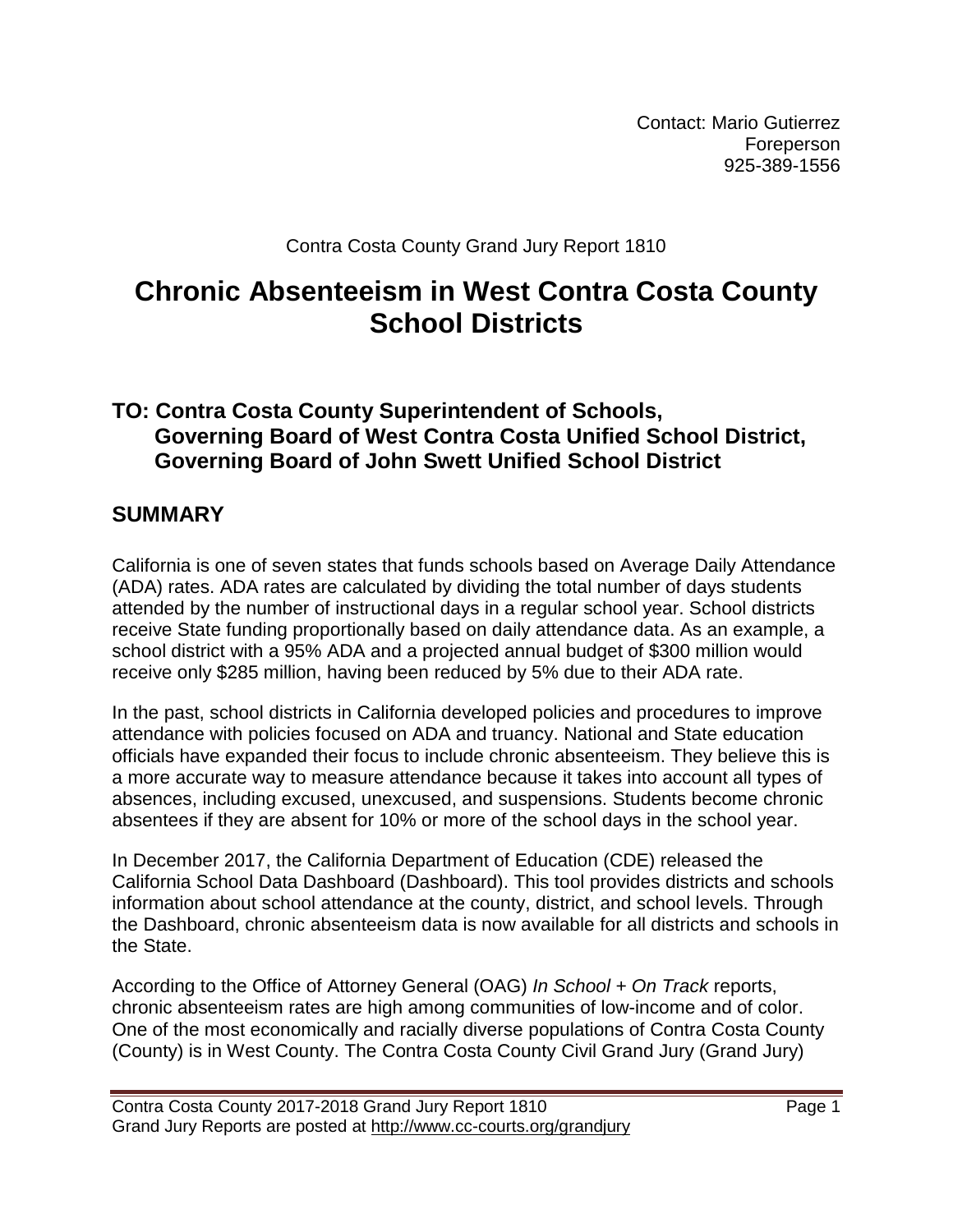investigated five elementary schools in low-income West County neighborhoods to determine what steps are being taken to reduce chronic absenteeism.

Based on this investigation, the Grand Jury recommends that school districts in West County consider ways to improve parental engagement and also consider posting current attendance data on their websites on a regular basis. The Grand Jury also recommends that the Contra Costa County Superintendent of Schools consider using available media platforms to promote kindergarten and the *Every School Day Counts* campaign to the communities-at-large.

## **METHODOLOGY**

In the course of its investigation, the Grand Jury:

- Interviewed officials from the Contra Costa County Office of Education
- Interviewed school district attendance supervisors
- Interviewed school districts superintendents
- Visited five elementary schools in West County and interviewed school administrators and staff
- Reviewed educational websites at the national, state, county, and school district levels
- Researched school attendance-related resources

## **BACKGROUND**

California is one of seven states that funds schools based on ADA rates. The CDE defines ADA as the total days of student attendance divided by the total days of instruction. School districts receive State funding proportional to this ratio.

The chronic absenteeism rate is defined as the percentage of the student population that have been absent for 10% or more of the school year. A chronic absentee misses a minimum of a month of instruction within one school year. Attendance Works is a national non-profit organization dedicated to reducing chronic absence. In 2011, it published a report on ADA and chronic absenteeism effects in three large urban districts. The report showed that:

- Schools with ADA rates higher than 97% rarely have a problem with chronic absence.
- Schools with ADA rates between 93% and 97% have chronic absenteeism rates from 7% to 15%.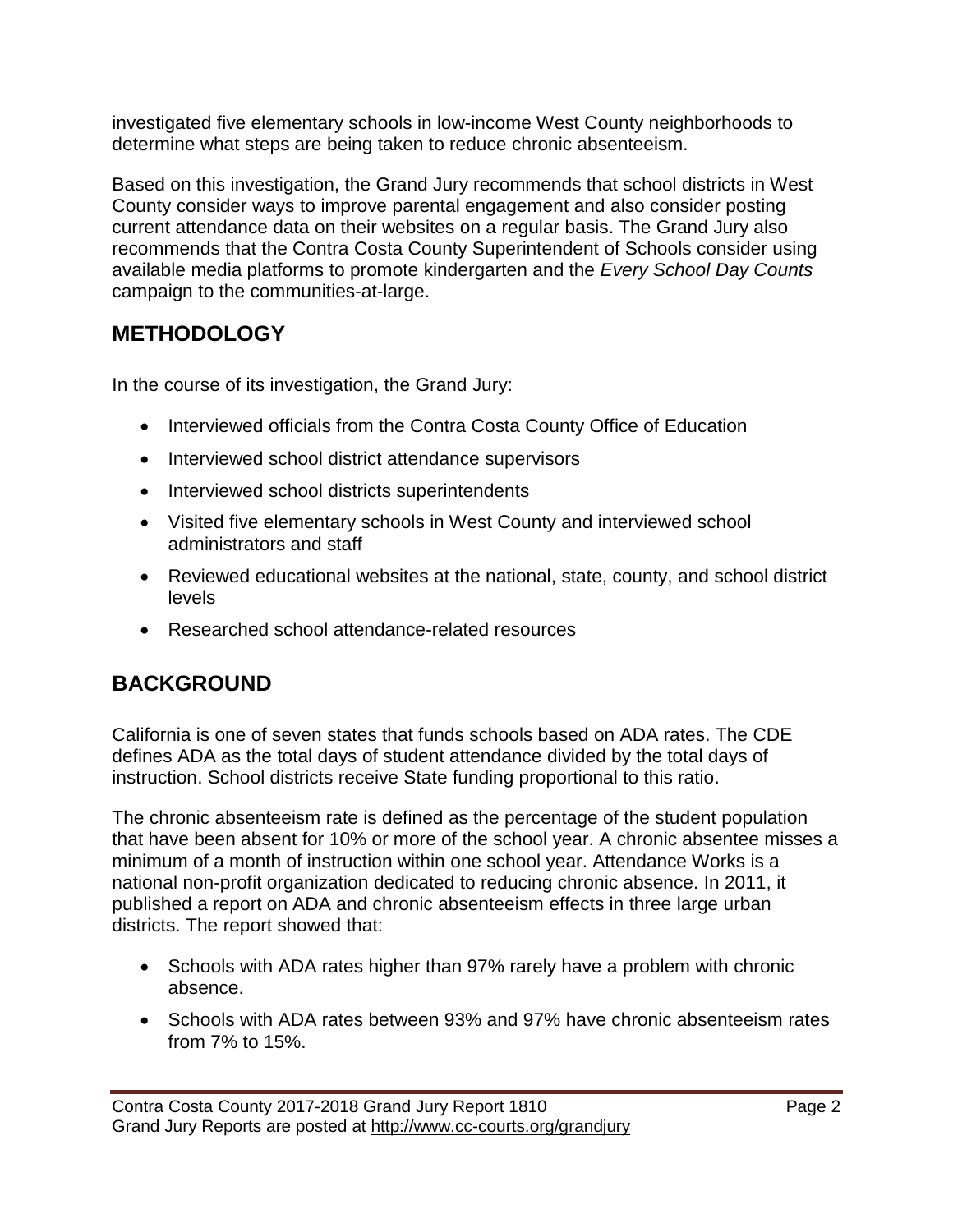• Schools with ADA rates below 93% have chronic absenteeism rates greater than 15%.

The State Education Code defines the following terms related to absence:

- **Excused Absentee** (EC Section 48205): "A pupil …shall be excused from school when the absence is due to illness, quarantine, medical appointment, funeral services of an immediate family member, appearance in court, and other reasons within the discretion of school administrators."
- **Truant** (EC Section 48260): "A pupil … who is absent from school without a valid excuse three full days in one school year, or tardy or absent for more than a 30 minute period during the school day without a valid excuse on three occasions in one school year, or any combination thereof…."
- **Chronic Absentee** (EC Section 60901): "A pupil … who is absent on 10 percent or more of the school days in the school year, when the total number of days a pupil is absent is divided by the total number of days (in the school year)…."

By focusing on ADA and truancy, California education system data has masked chronic absenteeism problems. The focus has gradually shifted to chronic absences (excused, unexcused, and suspensions). According to Attendance Works, chronic absenteeism is one of the primary causes of low academic achievement and is a predictor of which students may eventually drop out of school.

### **Office of the Attorney General**

The OAG released four reports from 2013 to 2016. These reports emphasized the significant impacts truancy and chronic absenteeism had on school funding and student academic success. The initial report *In School + On Track*, *Attorney General's 2013 Report on California's Elementary School Truancy & Absenteeism Crisis* uncovered this crisis in the State schools. The report indicated that truancy and chronic absence were very high in the State's elementary schools, where one in five students were reported as truant. Almost 85% of truant students were from low-income families. At 30.4%, Contra Costa County had one of the highest elementary school truancy rates among San Francisco Bay Area counties.

The reports outlined the importance for districts to track chronic absenteeism and for the CDE to modernize the state-wide student records system. As a result, districts are upgrading their Student Information Systems (SIS) to monitor attendance. These systems track absences and notify parents if the student is absent for three or more days.

### **Contra Costa County Office of Education**

The Contra Costa County Office of Education (CCCOE) provides services to schools and school districts in the County. The CCCOE evaluates and approves each district's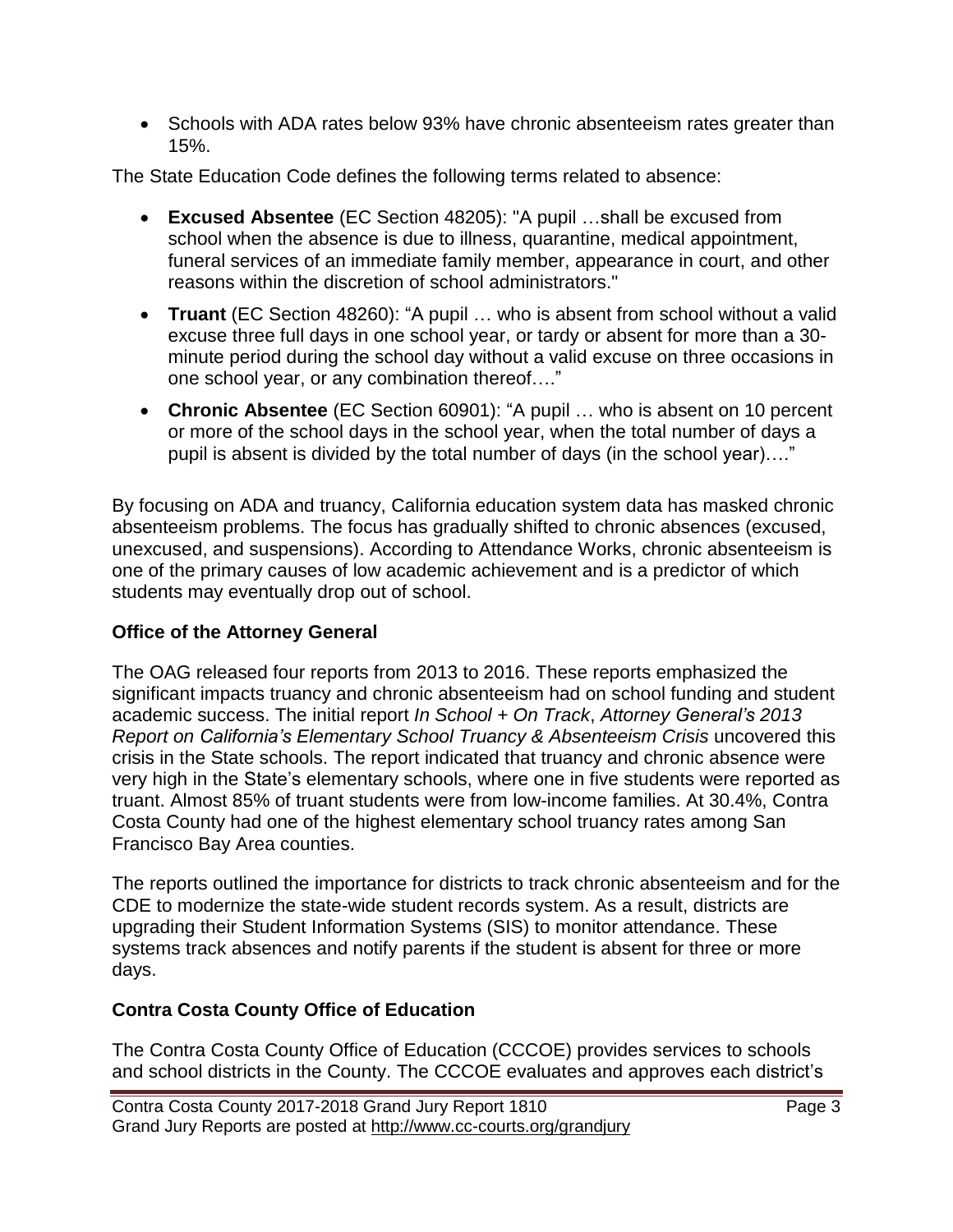Local Control Accountability Plan (LCAP). The LCAP is a three-year plan that districts complete to describe their eight goals and associated actions, services, and budgets to promote student outcomes. The CCCOE also facilitates and promotes County-wide attention to improve student attendance.

From 2014 to 2017, the CCCOE partnered with Attendance Works to offer Learning Works, a three-year pilot program for districts to address chronic absenteeism. District teams received training on how to analyze their attendance data. They learned how to generate attendance reports, develop strategies for reducing chronic absenteeism, and draft a plan for addressing chronic absenteeism in their LCAPs.

The CCCOE and the County District Attorney's Office are partners in a County-wide Attendance Awareness campaign, *Every School Day Counts*. This is the fourth year of the campaign. Its purpose is to communicate the importance of attendance to schools, students, and the community. It is not highly publicized beyond the school communities.

The CCCOE has a permanent forum called the Coordinating Council. Participants are school district administrators and key personnel from other County agencies who work with students on attendance and behavioral issues. The Council meets every two months to discuss topics such as best practices, current education laws, and concerns related to the School Attendance and Review Boards (SARBs). A SARB is a districtlevel body composed of district, school, and community members who meet regularly to diagnose and resolve students' persistent attendance or behavior problems.

### **California Department of Education**

In December 2017, the State Superintendent of Public Instruction announced the availability of its California School Dashboard website (www.caschooldashboard.org). The State began collecting attendance data from districts in late spring 2017 for the 2016-2017 school year. For the first time, this tool presents Statewide chronic absenteeism data as one of six State performance indicators:

- 1. Chronic Absenteeism
- 2. Suspension Rate
- 3. English Learner Progress
- 4. Graduation Rates
- 5. College/Career Readiness
- 6. Academic Performance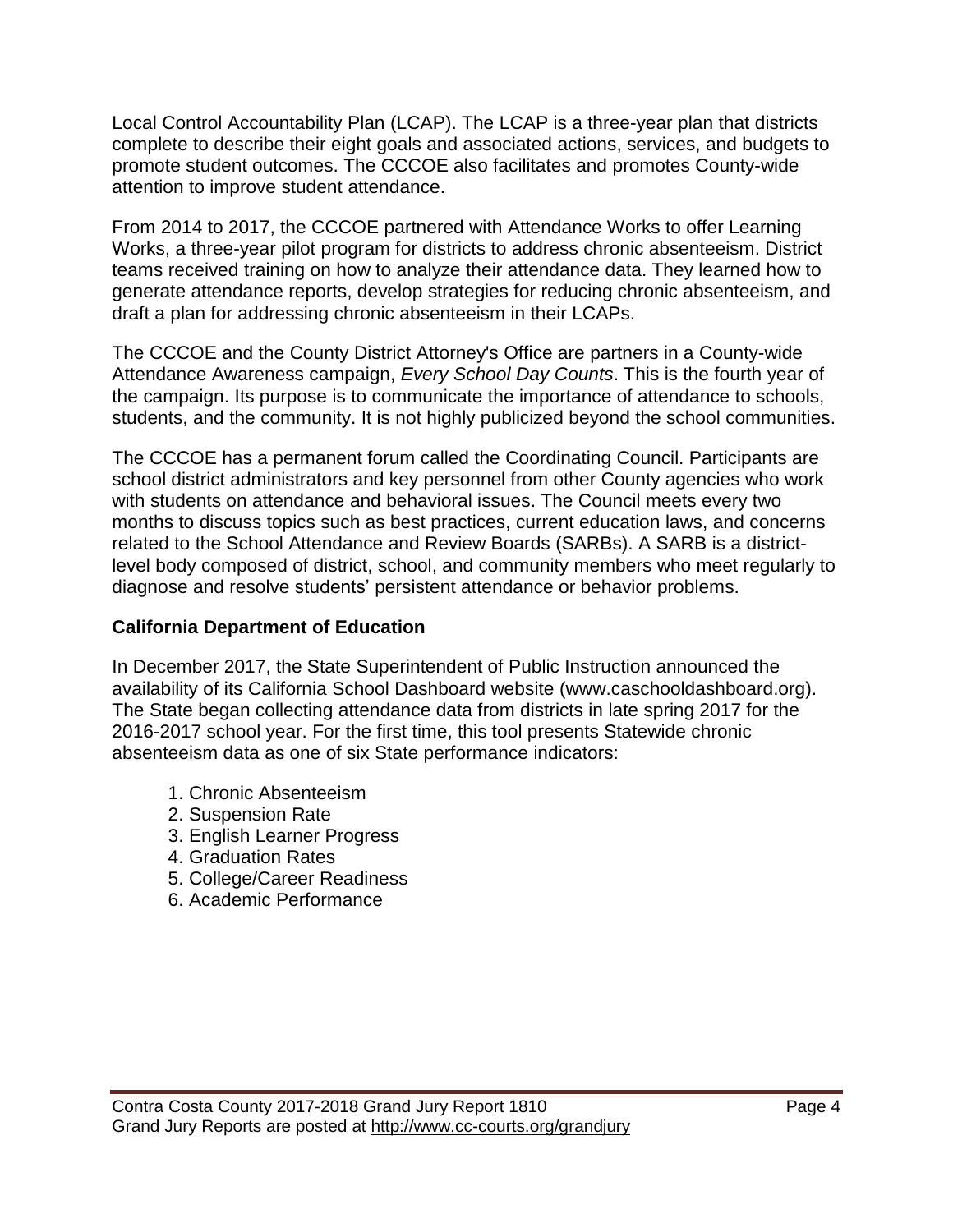| Enrollment: 698                                                                                                                                                                      | Socioeconomically Disadvantaged: 93.7% |                                                | <b>English Learners: 72.2%</b> | Foster Youth: 0% |                                           | <b>Dashboard Release:</b>                   |                     |              |  |
|--------------------------------------------------------------------------------------------------------------------------------------------------------------------------------------|----------------------------------------|------------------------------------------------|--------------------------------|------------------|-------------------------------------------|---------------------------------------------|---------------------|--------------|--|
| Grade Span: K-6<br><b>Charter School: No</b>                                                                                                                                         |                                        |                                                |                                |                  |                                           | <b>Fall 2017</b>                            |                     | $\checkmark$ |  |
|                                                                                                                                                                                      |                                        |                                                |                                |                  |                                           |                                             |                     |              |  |
| <b>Status and Change Report</b><br><b>Equity Report</b>                                                                                                                              | <b>Detailed Report</b>                 | <b>Student Group Report</b>                    |                                |                  |                                           |                                             |                     |              |  |
| This report shows the performance levels for all students and for each student group on the state indicators. Select any of the underlined indicators for more detailed information. |                                        |                                                |                                |                  |                                           |                                             |                     |              |  |
| <b>State Indicators</b>                                                                                                                                                              | <b>All Students</b>                    | <b>English Learners Foster Youth</b>           |                                | <b>Homeless</b>  | Socioeconomically<br><b>Disadvantaged</b> | <b>Students with</b><br><b>Disabilities</b> | African<br>American | Americ       |  |
| Chronic Absenteeism C                                                                                                                                                                | N/A                                    | N/A                                            | N/A                            | N/A              | N/A                                       | N/A                                         | N/A                 | N/A          |  |
| Suspension Rate (K-12)                                                                                                                                                               | $\Omega$                               | $\boldsymbol{\mathcal{R}}$                     | $\ast$                         | $\star$          | $\boldsymbol{\mathcal{R}}$                | G                                           | G                   | $\star$      |  |
| English Learner Progress (1-12)                                                                                                                                                      | $\bullet$                              | N/A                                            | N/A                            | N/A              | N/A                                       | N/A                                         | N/A                 | N/A          |  |
| English Language Arts (3-8)                                                                                                                                                          | Ð                                      | œ                                              | $\ast$                         | $\ast$           | P,                                        | P                                           | $\star$             | ×            |  |
| Mathematics (3-8)                                                                                                                                                                    | ™,                                     | œ                                              | ۰                              | $\ast$           | P,                                        | B                                           |                     | ×            |  |
| <b>Performance Levels:</b><br>Red (Lowest Performance)                                                                                                                               |                                        | Orange Yellow Green Blue (Highest Performance) |                                |                  |                                           |                                             |                     |              |  |

### **California School Data Dashboard**

Chronic absenteeism can be further analyzed by categories such as gender, English learners, students with disabilities, ethnicity, socioeconomic disadvantage, homeless, and foster students. "This data helps us determine which schools, districts, and student groups have the largest concentration of chronic absences, allowing educators and community members to focus attention and resources and take actions needed to keep those students in class and back on the path to academic success." (*CDE News Release*, December 5, 2017.)

The Dashboard provides color-coded comparisons of school districts based on current performance levels and yearly growth. Some school districts and educational organizations have developed tutorials and learning modules to help educators and community-based organizations use and interpret the information. These modules are in addition to the videos and tutorials already provided by the CDE.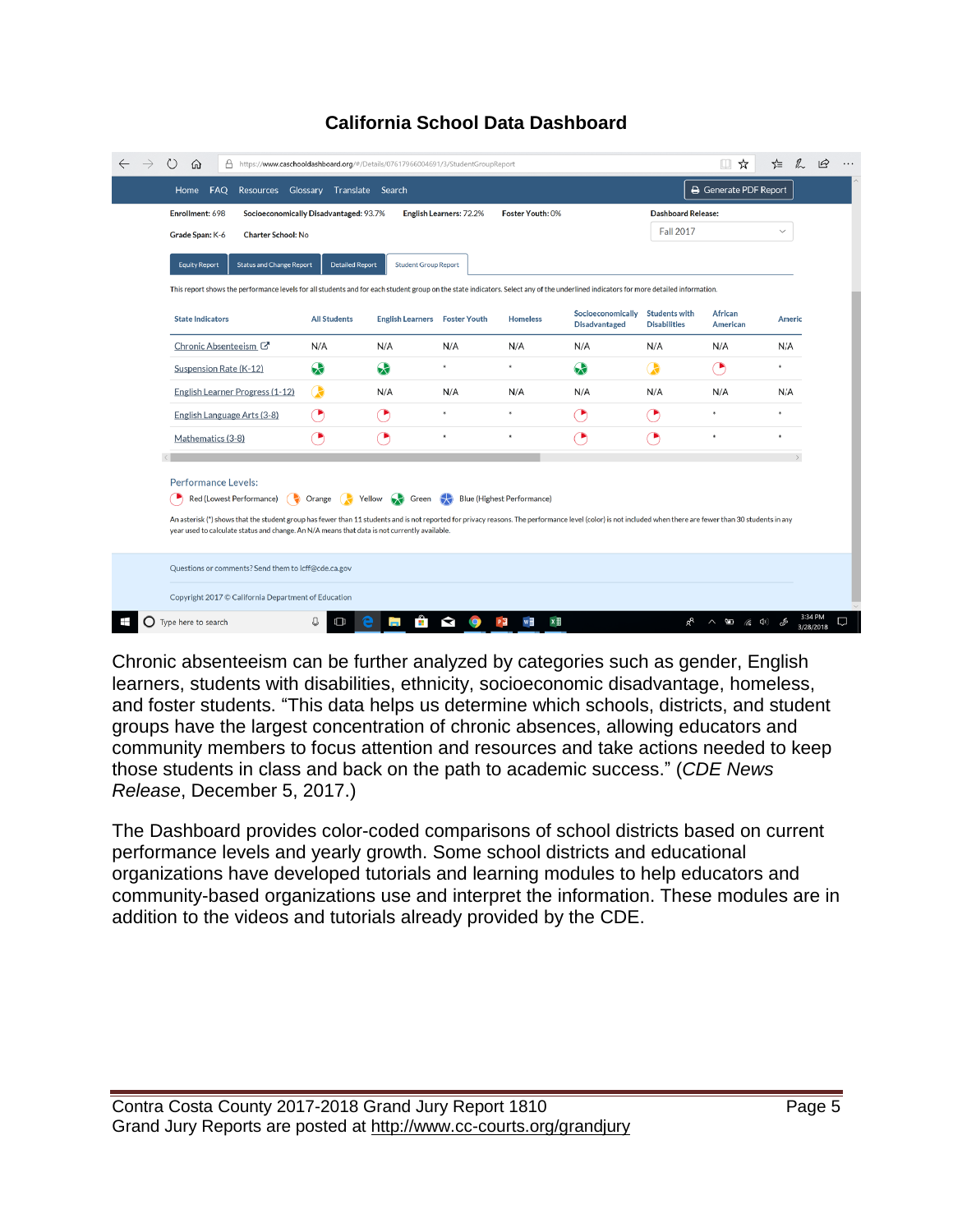## **DISCUSSION**

Within the past eight years, the Grand Jury has published two reports on school truancy:

- Report 1012: *Truancy, "The Kindergarten of Crime" (2010)* focused on tracking and reporting of attendance data.
- Report 1615: *Truancy and Chronic Absence in Contra Costa County Schools (2016)* focused on software systems used to collect, analyze, and report attendance data.

Since the 2016 report was published, the CDE, school districts, and schools have focused on chronic absenteeism. The State has published chronic absenteeism data since December 2017. The final OAG 2016 *In School + On Track* report showed that districts and schools have reduced truancy and chronic absenteeism through consistent tracking and monitoring. They have also improved information sharing about attendance among districts and schools.

This Grand Jury investigation focused on the strategies of five low-income elementary schools from the West County to improve attendance and reduce chronic absenteeism.

### **Chronic Absenteeism and Socioeconomic Problems**

A 2008 report by the National Center for Children in Poverty (NCCP) indicated that chronic absenteeism was highest among children living in low-income communities and poor families. This study also showed that these children are more likely than children from affluent families to experience family risk factors that impact a child's school performance. These factors are more likely if the child lives with a single parent, has multiple siblings, has food insecurities, lacks transportation, lives in a high crime neighborhood, or lives with a parent who has a low education level, poor health, is on welfare, or is unemployed.

According to the Dashboard, 91% of West County's elementary school students who were chronically absent were from socioeconomically disadvantaged families. The Dashboard categorizes chronic absenteeism into subgroups. One of the subgroups is Socioeconomically Disadvantaged (SD). The State Board of Education defines the SD subgroup as consisting of students who meet one of two criteria: neither of the students' parents is a high school graduate, or the students are eligible for the free or reducedprice lunch program.

Charts A through E are based on data from the CDE website. Chart A illustrates that absenteeism in elementary schools is more prevalent in the County's school districts that have a higher percentage of SD students. The blue bars show the chronic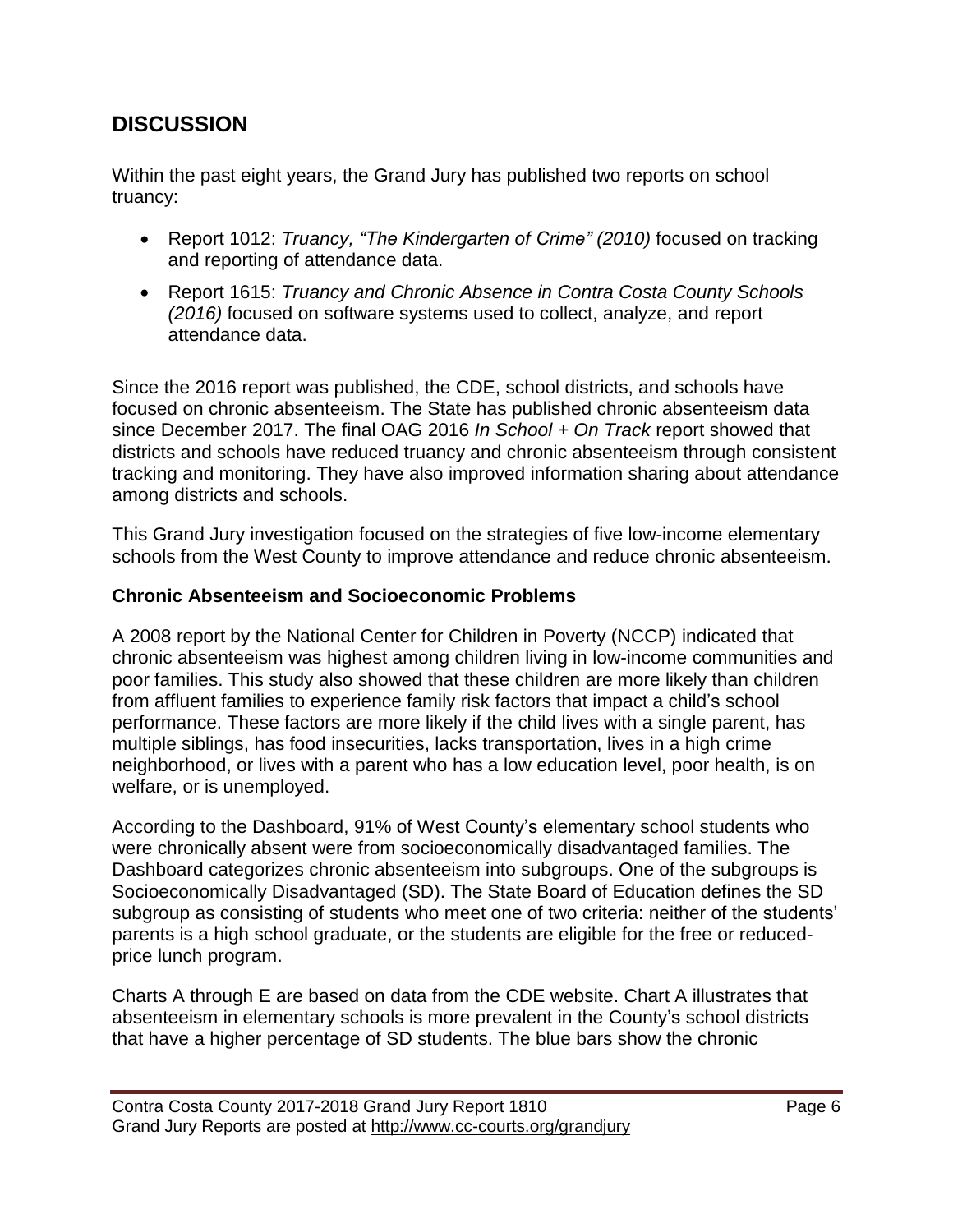absenteeism rate percentage, while the orange line shows the percentage of SD students in the schools.



### **Chronic Absenteeism by District % versus Socioeconomically Disadvantaged %**

**Chart A**

Chart B shows that the SD group represents a disproportionate amount of the chronic absenteeism in elementary schools. If absenteeism were equally distributed among all student backgrounds, the percentage of socioeconomically disadvantaged students who were chronically absent (blue bars) would equal the percentage of SD students (orange bars) in the district. In other words, the blue bars would be the same height as the orange bars. This demonstrates the disproportionate effect of socioeconomic disadvantages.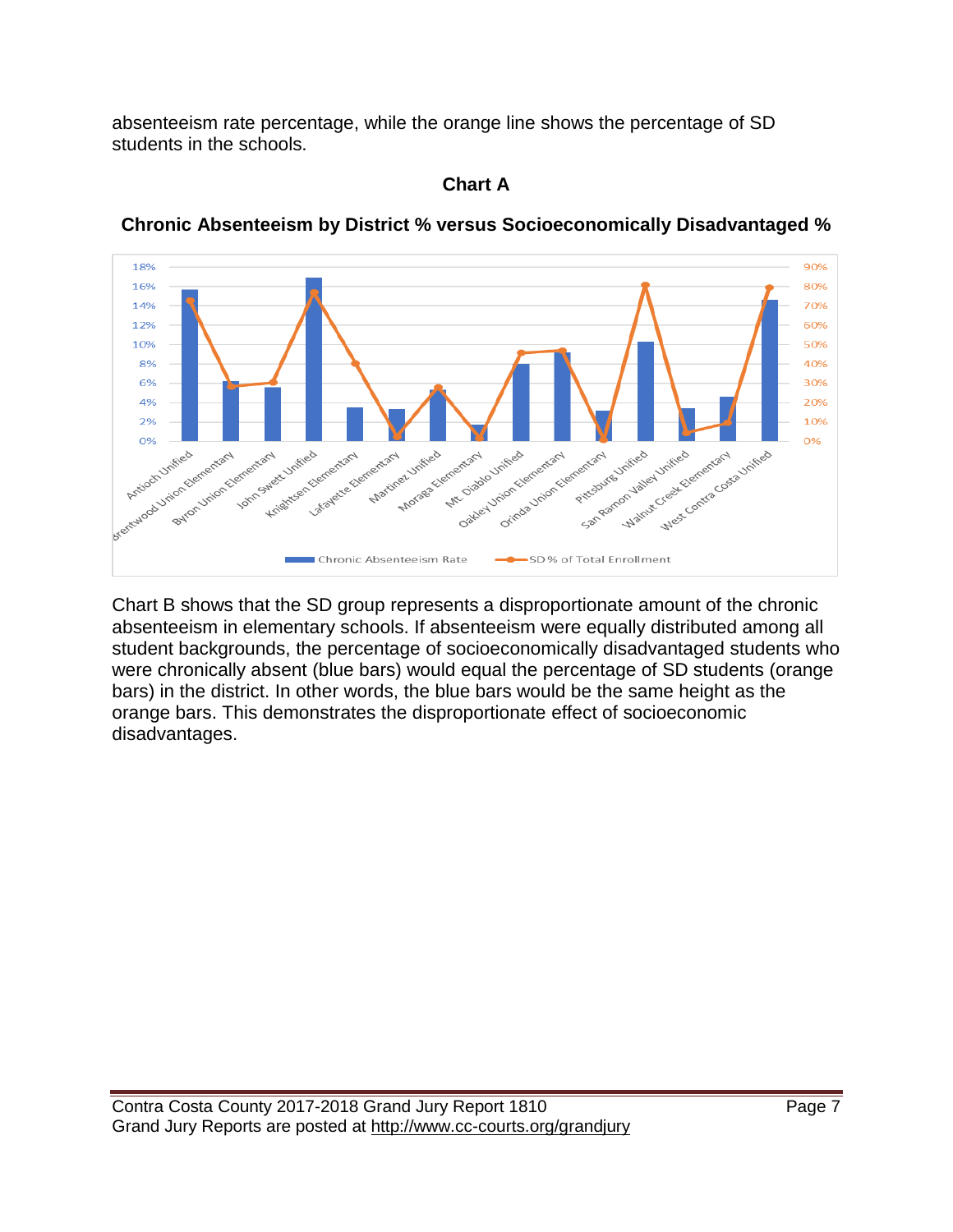### **Chart B**

### **Socioeconomically Disadvantaged Make Up Disproportionate Amount of Chronic Absenteeism**



### **West Contra Costa County School Districts**

There are two unified school districts in West County: West Contra Costa Unified School District (WCCUSD) and John Swett Unified School District (JSUSD). These districts, which serve approximately 30,000 students, have some of the highest SD rates in the County.

The Grand Jury reviewed both districts' 2016-2017 LCAP Goal 4. This goal addresses student engagement, which includes attendance. One district plans to have all schools maintain an ADA rate of 95% or higher. It also intends to gradually decrease its 2015- 2016 chronic absenteeism baseline rate of 16.1% by three percentage points per year, for the next three years.

The other school district plans to increase its attendance rate by one-to-two percentage points per year and decrease its chronic absenteeism rate by two percentage points per year for the next three years. Unlike the first district, the second district did not show its 2015-2016 baseline rate for attendance or chronic absenteeism.

From 2014 to 2017, both districts participated in the Learning Network, a three-year pilot program sponsored by the CCCOE and Attendance Works. The pilot program provided the districts with research-based strategies to reduce chronic absenteeism and improve overall attendance. One of the districts is currently working with Attendance Works on developing attendance training modules. Both districts continue to use Attendance Works as a resource.

The districts regularly send their attendance teams to the CCCOE Coordinating Council meetings. The teams stated that the meetings provided an opportunity to learn about other districts' successes and challenges.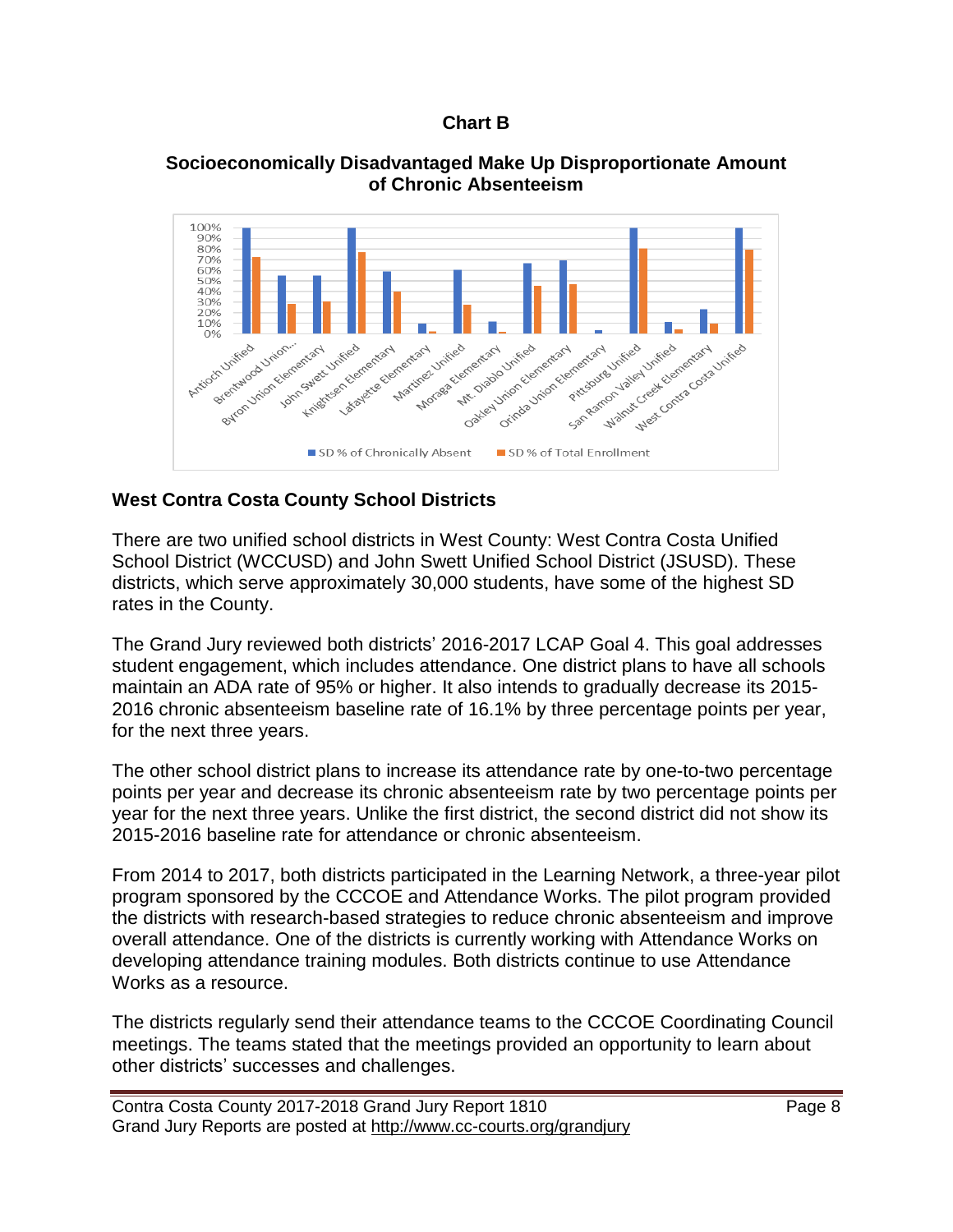Each district uses a different SIS and software to collect, analyze, and monitor student absences. The systems notify parents and guardians with automatic letters and/or phone calls when a student has three or more unexcused absences. District attendance supervisors send monthly attendance reports to each school to review and take actions as needed.

### **The Five Elementary Schools**

The 2008 NCCP report shows that schools with a high percentage of SD students tend to have high rates of chronic absenteeism. Chart C shows that the schools are similar in student-to-teacher ratio and teacher pay. Cumulative enrollment did not have much impact on chronic absenteeism rates.

Among the five schools reviewed, the one with the lowest enrollment had the highest chronic absenteeism and more teachers with fewer years of experience. The principal stated that high teacher turnover has made it difficult to build steady relationships between students and staff and between staff and community.

| <b>SCHOOL</b>                                           |          | $\overline{2}$ | 3        | 4        | 5        |
|---------------------------------------------------------|----------|----------------|----------|----------|----------|
| <b>Cumulative Enrollment</b>                            | 413      | 752            | 459      | 806      | 382      |
| <b>ADA Percentage</b>                                   | 96.1%    | 95.8%          | 94.6%    | 96.0%    | 93.1%    |
| <b>Chronic Absenteeism Percentage</b>                   | 10.9%    | 12.1%          | 16.6%    | 17.0%    | 30.1%    |
| <b>SD Percentage of Enrollment</b>                      | 90.8%    | 94.4%          | 96.5%    | 77.2%    | 83.5%    |
| Percentage of SD Students that<br>are Chronic Absentees | 100.0%   | 95.6%          | 97.4%    | 86.9%    | 85.2%    |
| <b>Pupils per Teacher</b>                               | 19.5     | 21.9           | 23.1     | 19.1     | 19.1     |
| <b>Avg Teacher Yrs Experience</b>                       | 10       | 11             | 9        | 8        | 5        |
| <b>Teacher pay (lowest certified)</b>                   | \$38,699 | \$38,699       | \$38,699 | \$43,226 | \$38,699 |
| Teacher pay (BA+30, 5 yrs)                              | \$53,042 | \$53,042       | \$53,042 | \$47,920 | \$53,042 |

## **Chart C**

### **Comparing SD Population with Chronic Absenteeism**

At both the district and school levels, SD population percentage is generally a predictor of chronic absenteeism rate. SD students make up a disproportionate number of chronic absentees. However, there are exceptions.

In Chart D, the five schools are arranged in ascending chronic absenteeism rate order. School 1 has the lowest chronic absenteeism rate while School 5 has the highest. The difference between the SD rates for these two schools is only 1.1 percentage points.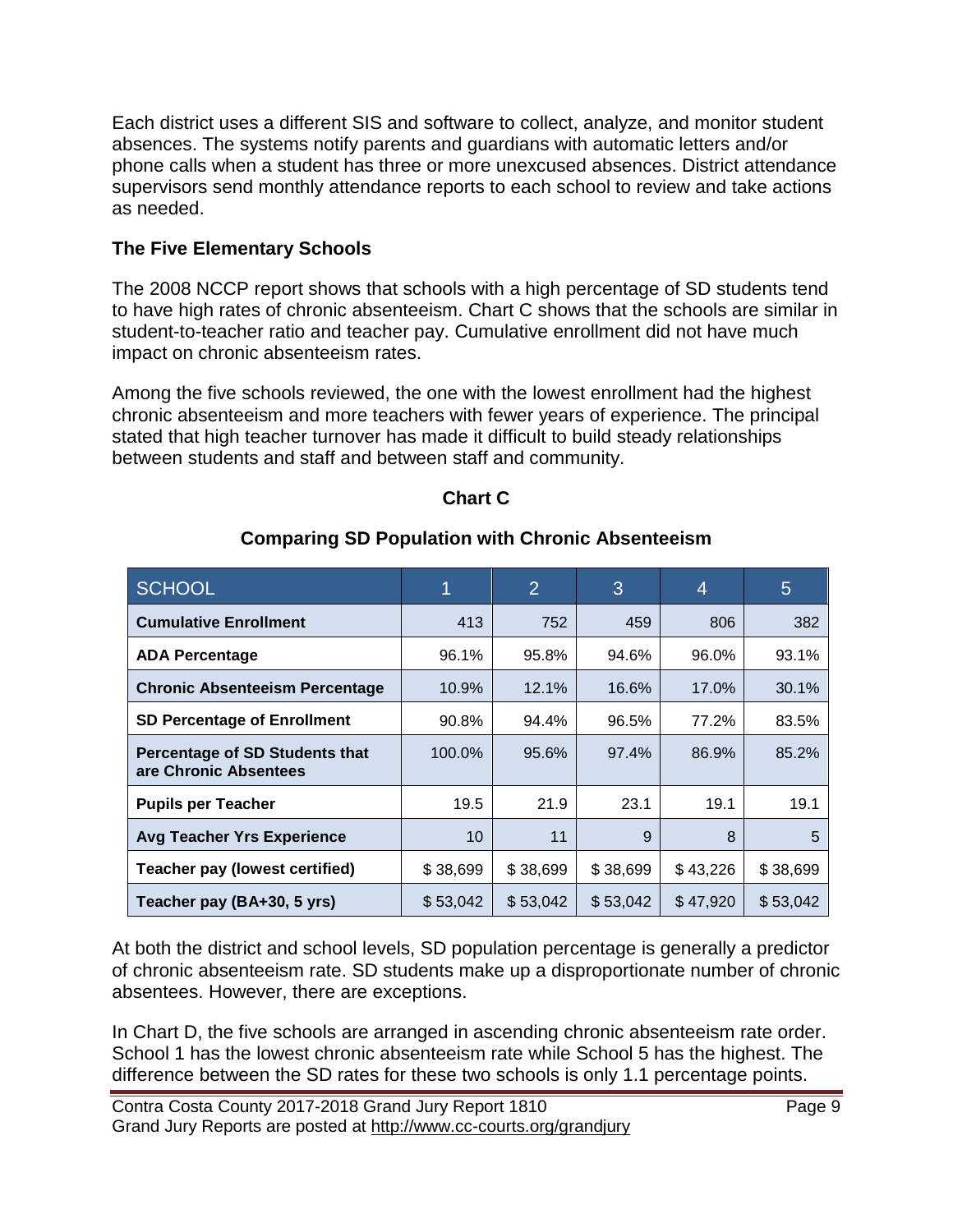However, the difference between their chronic absenteeism rates is 19.2 percentage points.

### **Chart D**

### **Five Elementary Schools: 2016-17 ADA, Chronic Absenteeism and Socioeconomically Disadvantaged Rates**



Each of the five schools is unique, with different communities, staffing, and support services. Each used different strategies to reduce chronic absenteeism. These strategies can be divided into three categories: School Climate, Attendance Practices, and Family Support.

### **School Climate**

The staff at all five schools stressed that building relationships among students, teachers, and families is essential for student success. Administrators, teachers, and staff members work to create a positive school climate by:

- Greeting students by name each day
- Expressing happiness that students who were absent have returned to school
- Offering incentives such as pencils, ribbons, pins, certificates, and school-wide activities to promote attendance
- Providing emotional support for students who are experiencing trauma

### **Attendance Practices**

All five schools have clear attendance policies. Each school has an attendance clerk who monitors daily attendance and calls the homes of absent students. In some schools, the teacher or principal makes the calls and offers support to get the student back to school. Some schools review their monthly attendance reports as part of the regular faculty meetings. One principal's constant attention to absences has improved attendance at that school by: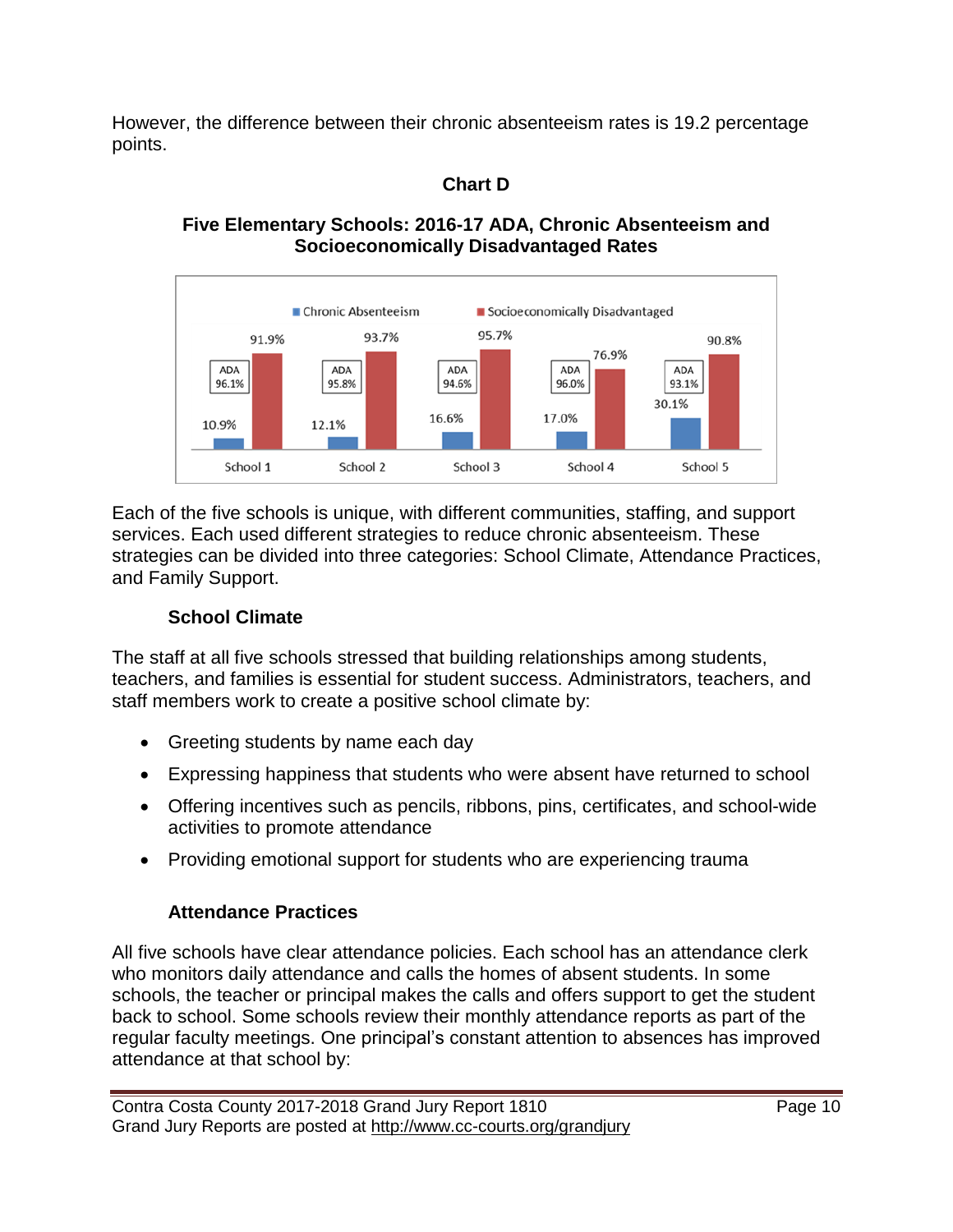- Monitoring the school's attendance records closely to identify students who are absent more than two days
- Contacting the families immediately to determine if any services are needed
- Holding family meetings with parents of absent students
- Conducting Saturday classes for chronically absent students
- Continually reviewing and revising the attendance goals for the school

## **Family Support**

All five schools' administrators stated that parental engagement is crucial to improving student attendance. The administrators stated that building trust with parents is important for improving student attendance.

To improve parental engagement with the schools, WCCUSD introduced a Parent University course in 2015. This seven-week course was designed to teach parents how to navigate the school system, build effective communication skills, become active parent leaders, and support their children's long-term academic success. Through this training, parents become more regularly engaged not only in the school system but also in their children's education.

Some schools encourage parent participation through activities such as School Site Council, English Language Advisory, Math Nights, Literacy Nights, and Special Celebrations. They also did the following:

- Help parents understand that missing school can negatively impact their children's academic success
- Encourage parents to visit and/or participate in their children's classroom
- Conduct home visits and offer support to families
- Encourage parents in the WCCUSD to attend the Parent University course

Broader family support includes a number of social services. Each school has a community outreach worker and access to social workers and mental health personnel. Three of the five schools were in San Pablo. They receive extra social services support from the San Pablo Police Department Parent Project Program, City of San Pablo & Bay Area Community Resource, and a School-Based Health Center Coordinator. Four of the schools are Full-Service Community Schools which bring together many partners to offer a range of support and opportunities for students, families, and the community. Some of the services include, but are not limited to, breakfast, lunch, supper, beforeand after-school childcare, ESL classes for adults, tutoring, wellness clinics, and other activities to support the surrounding community.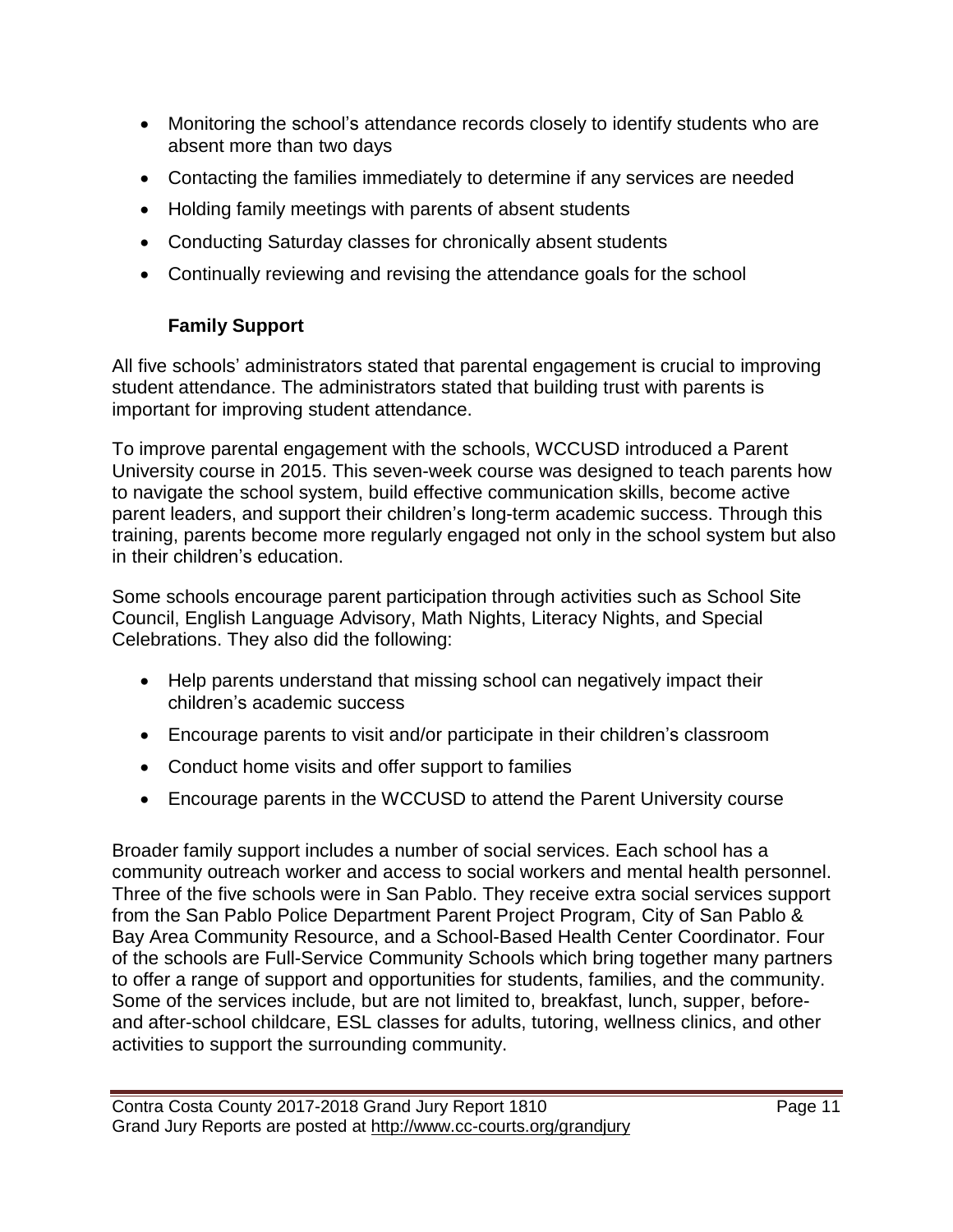Each school has a version of a School Attendance Review Team designed to create solutions to help students with attendance or behavior problems. The teams include the principal, teacher, student, parents, community outreach persons, social workers, and other personnel to connect the student to services, as needed. Sometimes, the solutions are as easy as a bus ticket, alarm clock, or enforced bedtime rules. One solution was to provide a used washer/dryer set for a family so the student would have clean clothes to come to school.

### **Impact of Kindergarten**

The five schools' administrators reported that of all grades, kindergarten had the highest chronic absenteeism rate. Reports from the OAG and Attendance Works indicate that kindergarten is crucial to building good attendance habits in later grades.

Chart E indicates that the lowest kindergarten absentee rate among the five schools is 14.3%, which is slightly above the County and State rates. The highest rate is 36.6%, which is almost three times the County's rate. Since kindergarten is not mandatory in California, the percentages are based on enrolled students only.



### **Chart E**

### **2016-2017 Kindergarten Chronic Absenteeism Rate**

District and school officials suggested the following causes for high absenteeism:

- Kindergarten is not mandatory.
- Some parents do not see kindergarten as important.
- The school day for kindergarten is shorter than for other grades, so childcare and transportation may be issues for working parents.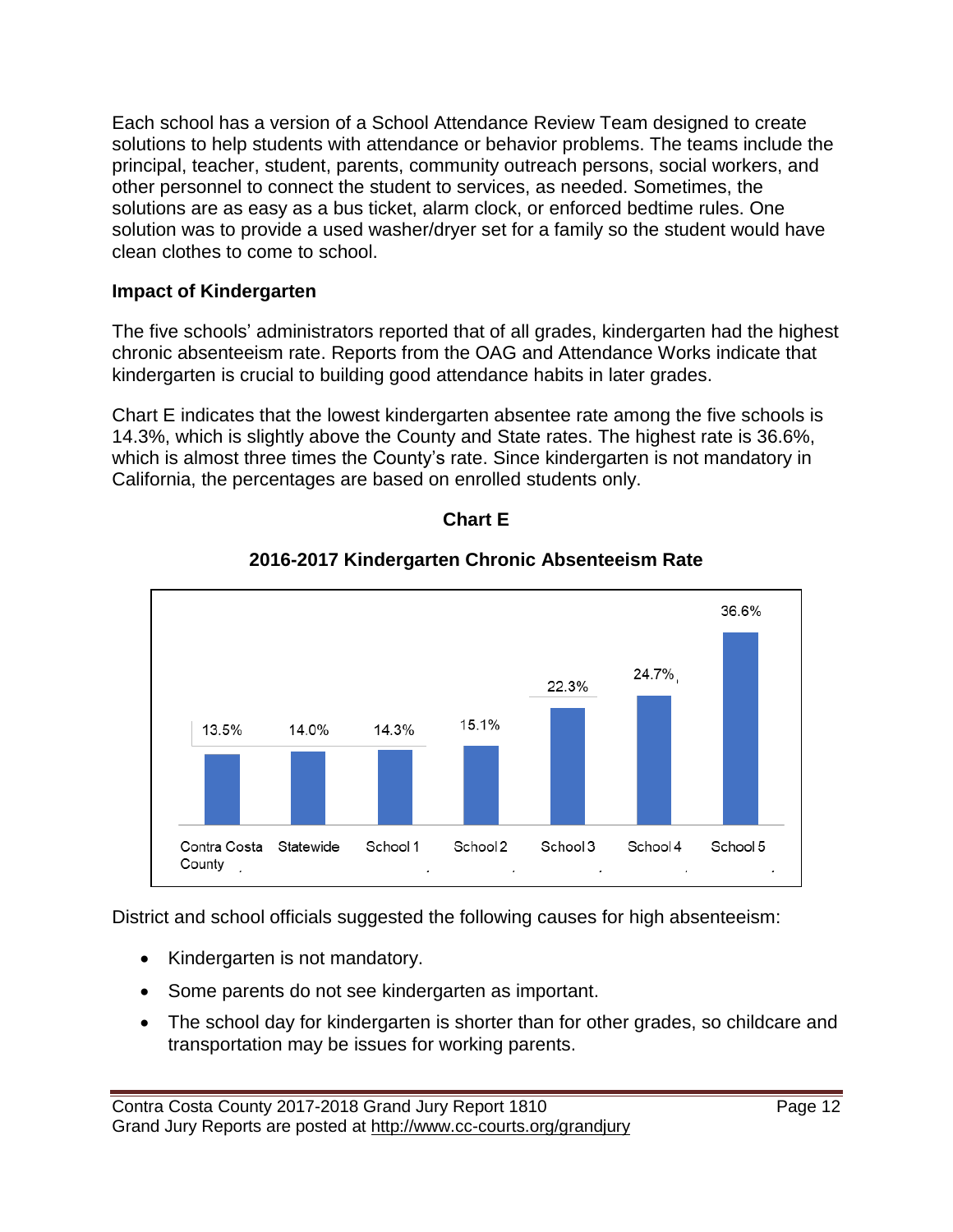- Kindergarten students cannot be referred to the SARB process until they are six years old.
- Kindergarten-age children are frequently ill.

According to the OAG reports, kindergarten is important not only for a child's social and academic development, it can also impact the student's future attendance patterns. *In School + On Track (2016)* reported that 75% of all students who were chronically absent in kindergarten and first grade did not meet the California state standards in third grade for mathematics and English language arts. Students who cannot read at grade level by the time they reach third grade are four times more likely to drop out of school.

Over the years, California lawmakers have written multiple bills to make kindergarten compulsory, but these bills failed. Opponents stated these bills would cost too much and/or stifle parental choice. According to an article in the *Los Angeles Times* (August 21, 2015), the State estimates that 80-86% of age-appropriate children attend public kindergarten in a given year. The cost of educating the remaining 14-20% is estimated by State sources to be \$276 million to \$620 million per year.

## **FINDINGS**

- F1. The public does not have access to monthly attendance and chronic absenteeism data because districts do not consistently post this data on their websites.
- F2. ADA rates do not adequately indicate chronic absentee levels. Although the school districts in West County maintain ADA rates of around 95%, individual school chronic absenteeism rates range from 2.3% to 30.1%, with an average of 14.6%.
- F3. Average daily attendance is used to calculate funding for school districts in California. School districts can increase their future ADA funds by reducing their chronic absenteeism rates.
- F4. The school districts in West County have had success improving attendance rates by building relationships with students and families.
- F5. Since the 2015-2016 school year, the WCCUSD has offered a Parent University course. School administrators believe that this course helps parents, through increased engagement with the school, support their children's academic success.
- F6. School administrators in West County believe that incentives such as gifts, awards, and school-wide recognition motivate students to come to school.
- F7. Communities are generally not aware of the CCCOE Attendance Awareness *Every School Day Counts* campaign slogan because it is not broadly advertised on school marquees, school websites, and district websites.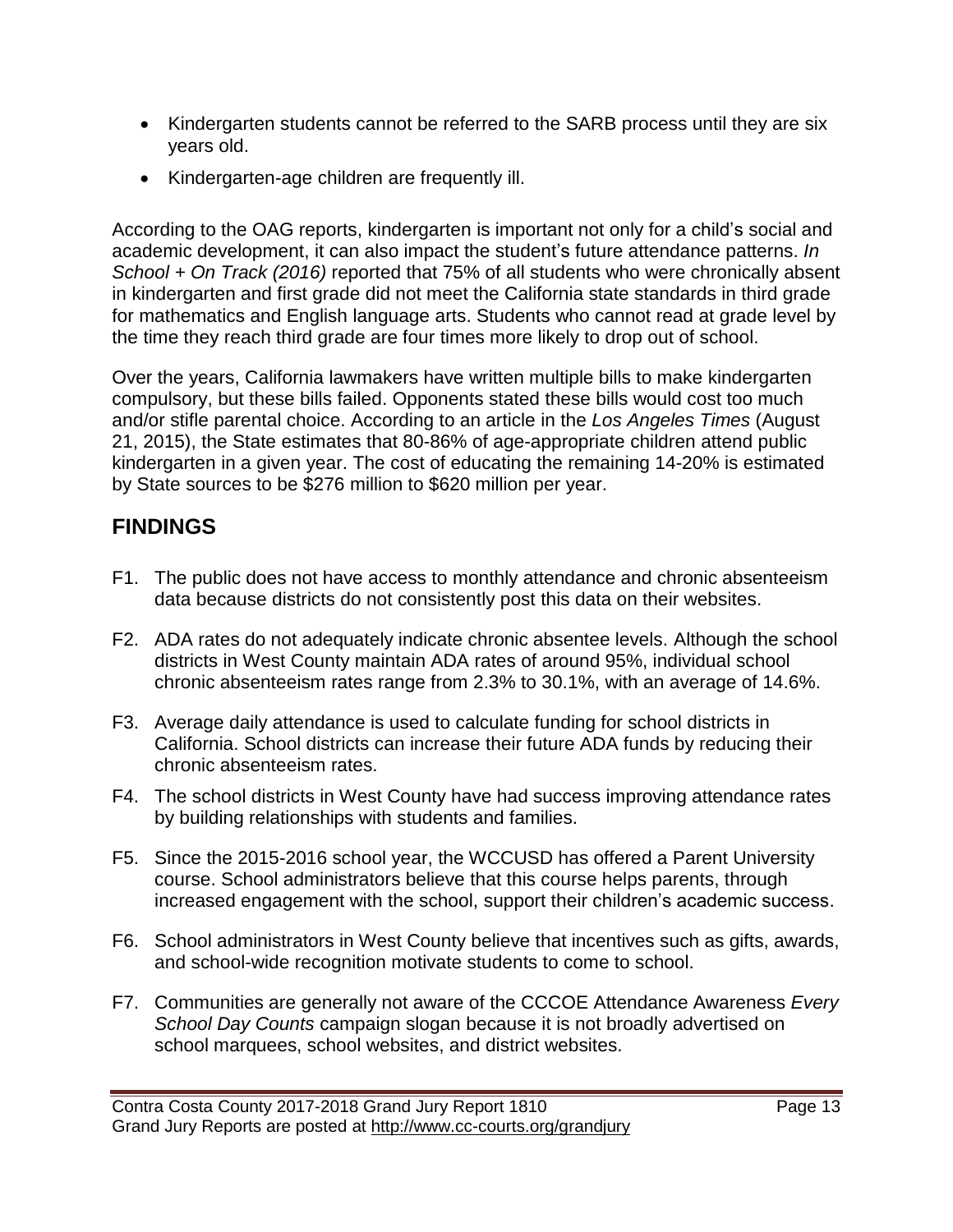F8. One of the barriers faced by West County districts in increasing kindergarten attendance is the belief held by some parents and guardians that kindergarten is not educationally important because it is not compulsory.

## **RECOMMENDATIONS**

- R1. The Governing Boards of the WCCUSD and the JSUSD should consider including previous year baseline rates, in addition to improvement goals, for attendance and chronic absenteeism in their LCAP Goal 4 by the next LCAP summary deadline.
- R2. The Governing Boards of the WCCUSD and the JSUSD should consider requesting the district superintendents to post monthly attendance data on their websites by the beginning of the 2018 fall semester.
- R3. The Governing Board of the WCCUSD should consider seeking funds, in time for the FY2018-2019 budget cycle, to conduct a study of the Parent University course and its potential in reducing chronic absenteeism through parental engagement. The findings can be shared through the Coordinating Council with other districts and schools to help them reduce their chronic absenteeism rates.
- R4. The Contra Costa County Superintendent of Schools should consider expanding its Attendance Awareness *Every School Day Counts* campaign through community television and radio, social media, and school marquees prior to the 2018 fall semester.
- R5. The Contra Costa County Superintendent of Schools should consider highlighting the importance of attending kindergarten through its Attendance Awareness *Every School Day Counts* campaign in time for the 2019 school year.

|                                       | <b>Findings</b>                  | <b>Recommendations</b>            |
|---------------------------------------|----------------------------------|-----------------------------------|
| Contra Costa County Superintendent of | F1 to F3, F7                     | R <sub>4</sub> and R <sub>5</sub> |
| <b>Schools</b>                        |                                  |                                   |
| Governing Board of West Contra Costa  | F <sub>1</sub> to F <sub>8</sub> | R <sub>1</sub> to R <sub>3</sub>  |
| Unified School District               |                                  |                                   |
| Governing Board of John Swett Unified | $F1$ to $F4$ ,                   | R <sub>1</sub> and R <sub>2</sub> |
| <b>School District</b>                | F6 to F8                         |                                   |

## **REQUIRED RESPONSES**

These responses must be provided in the format and by the date set forth in the cover letter that accompanies this report. An electronic copy of these responses in the form of a Word document should be sent by e-mail to ctadmin@contracosta.courts.ca.gov and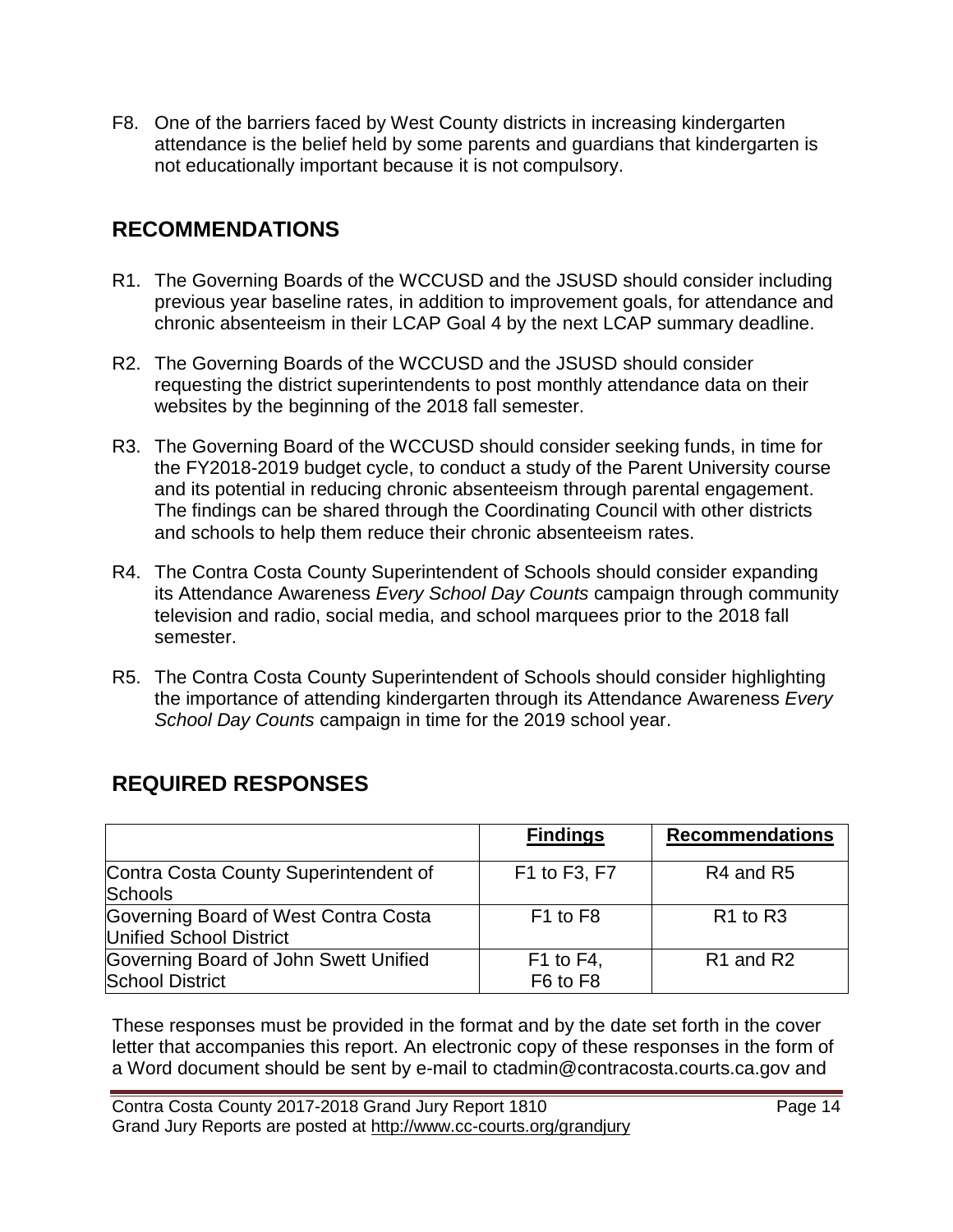a hard (paper) copy should be sent to:

Civil Grand Jury – Foreperson 725 Court Street P.O. Box 431 Martinez, CA 94553-0091